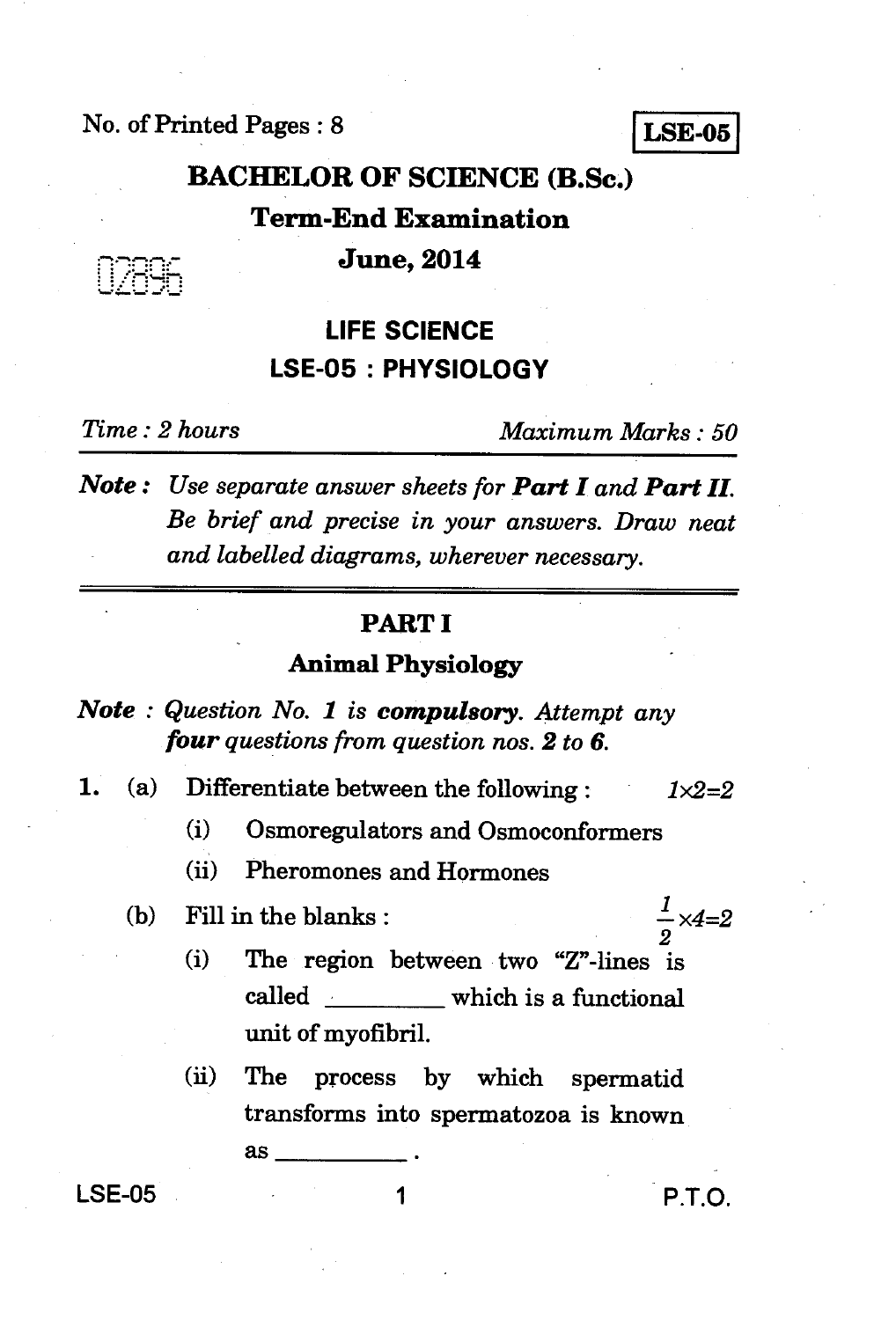|                                           | (iii)                       | The leaping action potential between<br>nodes of Ranvier is known as _______.                            |                      |  |  |
|-------------------------------------------|-----------------------------|----------------------------------------------------------------------------------------------------------|----------------------|--|--|
|                                           | (iv)                        | As the amount of carbon dioxide<br>in the blood increases, the pH of blood<br>$plasma$ ________________. |                      |  |  |
|                                           | $\left( \mathbf{c} \right)$ | Give the exact location of the following in the                                                          |                      |  |  |
|                                           | body:                       | $\frac{1}{2} \times 2 = 1$                                                                               |                      |  |  |
|                                           | (i)                         | Juxtaglomerular Apparatus                                                                                |                      |  |  |
|                                           | (ii)                        | Lacteal                                                                                                  |                      |  |  |
| 2.                                        | (a)                         | Describe the digestion of proteins.                                                                      | 4                    |  |  |
|                                           | (b)                         | Define food absorption.                                                                                  | 1                    |  |  |
| 3.                                        | (a)                         | How is $CO2$ transported by blood?                                                                       | 4                    |  |  |
|                                           | (b)                         | Define Tidal Volume (T.V.).                                                                              | $\mathbf{1}$         |  |  |
| 4.                                        | (a)                         | Describe the role of Green glands of<br>crustaceans in excretion.                                        | $\boldsymbol{\beta}$ |  |  |
|                                           | (b)                         | Diagrammatically depict the Hypothalamo-<br>Hypophyseal portal system.                                   | $\overline{2}$       |  |  |
| 5.                                        | (a)                         | Explain the electrical activity in the<br>mammalian heart, with the help of a<br>diagram.                | 3                    |  |  |
|                                           | (b)                         | Differentiate between acclimation<br>and<br>acclimatization.                                             | 2                    |  |  |
|                                           | 6. Write                    | the<br>two of<br>$short$ notes<br>any<br>on                                                              |                      |  |  |
| $2\frac{1}{2} \times 2 = 5$<br>following: |                             |                                                                                                          |                      |  |  |
|                                           | (a)<br>$_{\rm the}$         | Role of calcium and regulatory proteins in<br>contraction of vertebrate<br>skeletal<br>muscles           |                      |  |  |
|                                           | (b)                         | Menstrual Cycle                                                                                          |                      |  |  |
|                                           | (c)                         | Neurotransmitters                                                                                        |                      |  |  |
| <b>LSE-05</b>                             |                             | 2                                                                                                        |                      |  |  |

 $\mathcal{L}_{\mathcal{L}}$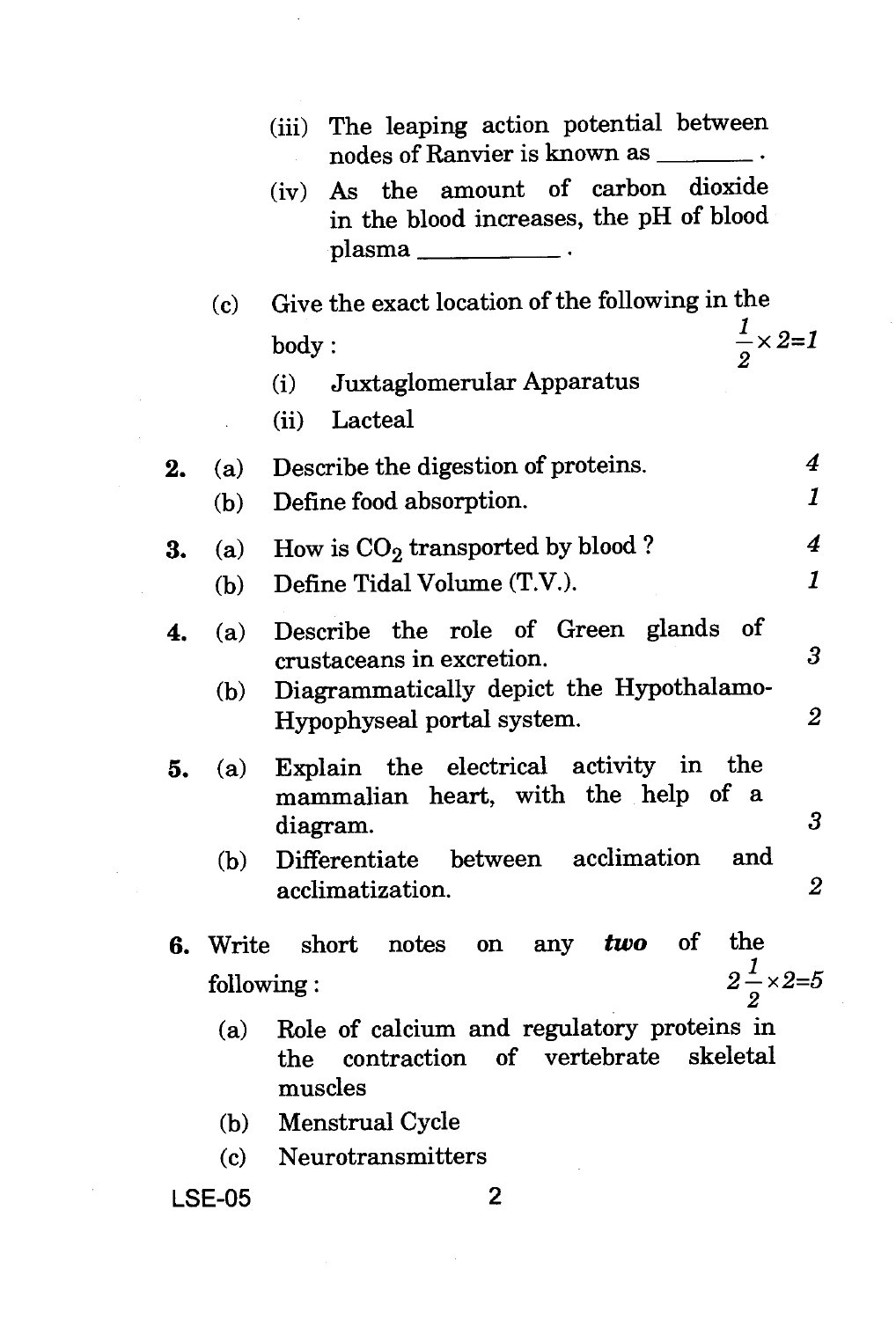### **PART II**

### **Plant Physiology**

*Note : Question No. 7 is compulsory. Attempt any four questions from question nos. 8 to 12. Draw diagrams wherever necessary.* 

**7.** Fill in the blanks (Attempt any *five* parts) :  $1 \times 5=5$ 

- (i) Movement of water through cell walls, intercellular spaces and non-living cells of xylem is called \_\_\_\_\_\_\_\_\_\_\_ pathway.
- $(i)$   $\qquad \qquad \text{ion is a component of a chlorophyll}$ molecule.
- (iii) is the cold treatment given for flower induction.
- $(iv)$  is a synthetic auxin.
- (v) protects nitrogenase against  $O_2$ and also functions as a reservoir of  $O_2$ .
- (vi) \_\_\_\_\_\_\_\_\_\_ are cellulose pipelines running throughout the plant.
- (vii) Plants accumulate alcohol dehydrogenase in roots in response to
- **8.** (a) Compare the structure and functions of xylem and phloem tissues. *4* 
	- (b) Name two organisms that are capable of fixing atmospheric nitrogen. *1*

LSE-05 3 P.T.O.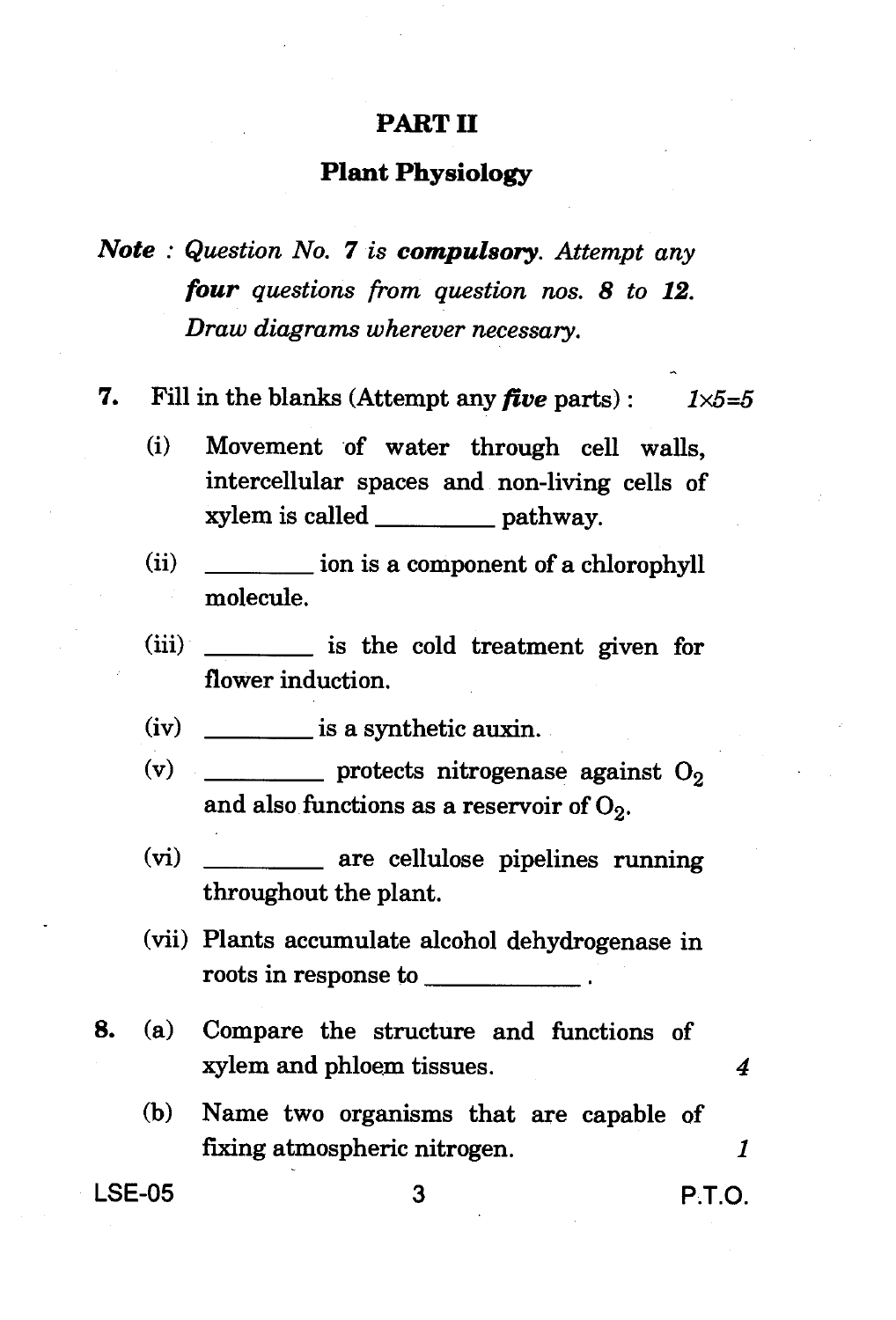- 9. (a) List the various plant hormones and discuss the practical applications of each.  $2\frac{1}{2}$ 
	- **(b)** Define photoperiodism. How are plants classified according to their requirement for day length for flowering?  $2\frac{1}{2}$
- 10. Describe roles of light reactions in photosynthesis. 5

#### **OR**

With the help of a flow diagram explain Calvin cycle.  $\overline{5}$ 

- 11. (a) List the elements essential for plants and describe the role and deficiency symptoms of any two.  $3<sup>3</sup>$ 
	- (b) What are the different kinds of stress that plants may be subjected to ? 2
- **12.** Write short notes on any *two* of the  $\mathbf{1}$ following : 2  $\times 2 = 5$ 
	- (i) Nitrate assimilation
	- (ii) Munch pressure flow model for transport in phloem
	- (iii) Biological clock
	- (iv) CAM plants

#### LSE-05 **4**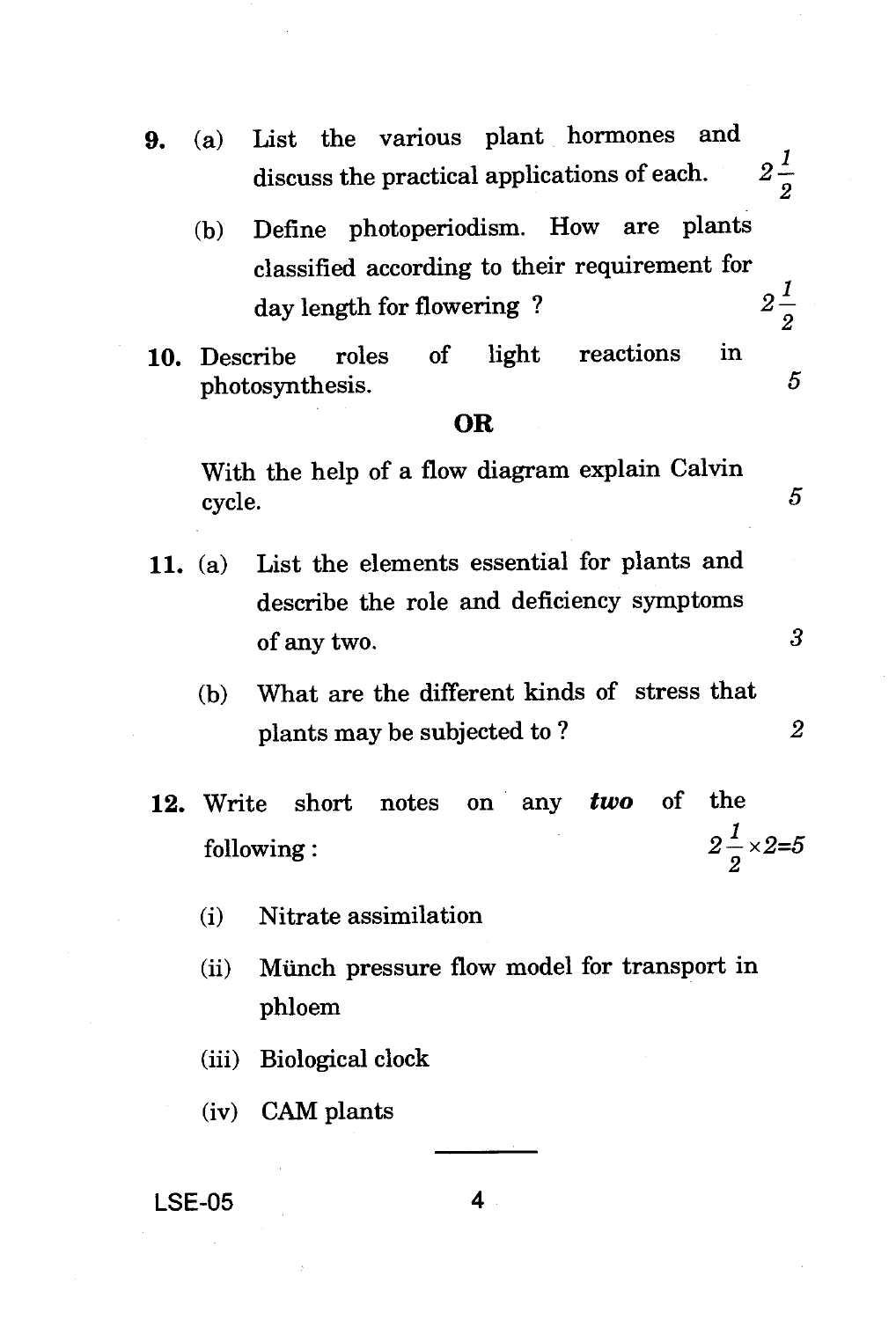एल.एस.ई.-05

विज्ञान स्नातक (बी.एस सी.)

सत्रांत परीक्षा

जून, 2014

# जीव विज्ञान

# एल.एस.ई.-05:शरीरक्रियाविज्ञान

समय : २ घण्टे

अधिकतम अंक : 50

नोट : भाग I और भाग II के लिए अलग अलग उत्तर पुस्तिकाओं का उपयोग कीजिए । आपके उत्तर संक्षिप्त तथा सुस्पष्ट होने चाहिए । जहाँ आवश्यक हो वहाँ स्वच्छ एवं नामांकित आरेख बनाइए ।

### भाग I

# प्राणी शरीरक्रियाविज्ञान

- प्रश्न संख्या 1 अनिवार्य है । प्रश्न संख्या 2 से 6 में से नोट : किन्हीं चार प्रश्नों के उत्तर दीजिए ।
- निम्नलिखित में अंतर बताइए: (क) 1.  $1 \times 2 = 2$ परासरण-नियमक तथा परासरण-समरूपी  $(i)$ (ii) फीरोमोन तथा हॉर्मोन रिक्त स्थानों की पूर्ति कीजिए: (ख)  $\frac{1}{2}$  ×4=2 दो "Z"-रेखाओं के बीच के क्षेत्र  $(i)$ को कहते हैं जो मायोफ़ाइब्रिल की कार्यात्मक इकाई होती है। वह प्रक्रिया जिसके द्वारा स्पर्मेटिड शुक्राणुओं में  $(ii)$ रूपांतरित हो जाते हैं कहलाती है।

**LSE-05** 

P.T.O.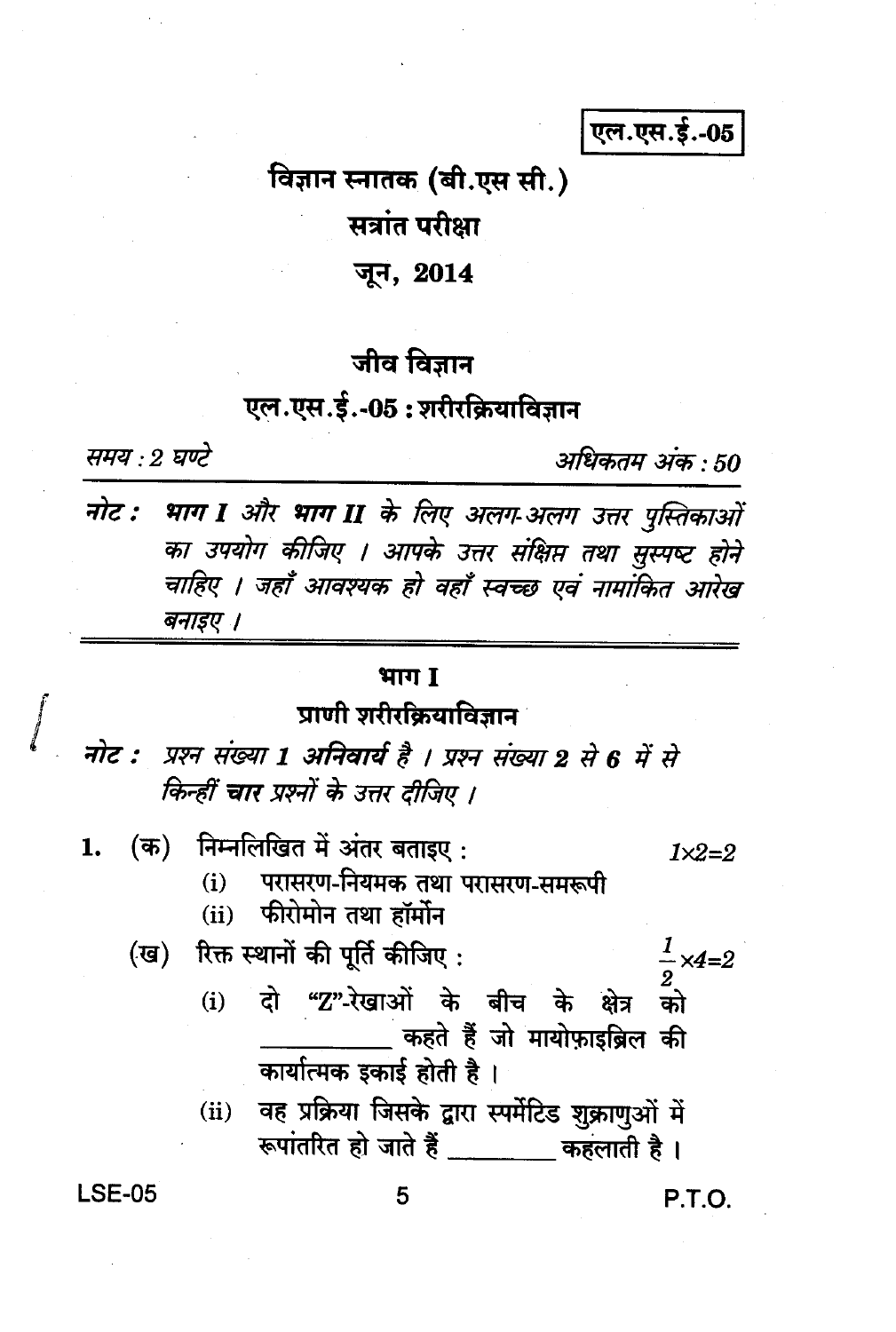|    | (iii) वह क्रिया विभव जो रेनवियर के पर्वों से<br>उछलकर आगे बढ़ती है _____ कहलाती है।                                                                                                     |                  |
|----|-----------------------------------------------------------------------------------------------------------------------------------------------------------------------------------------|------------------|
|    | $\left( \mathrm{iv}\right)$ रक्त में $\mathop{\rm CO}_{2}$ (कार्बन डाइऑक्साइड) की मात्रा<br>बढने से, रुधिर प्लाज़्मा का $\rm pH$ ___<br>जाता है ।                                       |                  |
|    | (ग) वताइए कि निम्नलिखित शरीर में कहाँ स्थित हैं : $\frac{1}{2}{\times}2{=}1$<br>जक्सटाग्लोमेरुलर (गुच्छासन्न) उपकरण<br>$(i)$ .<br>(ii) लैक्टियल                                         |                  |
| 2. | $\overline{\mathbf{4}}$<br>(क) प्रोटीनों के पाचन का वर्णन कीजिए ।<br>(ख) खाद्य अवशोषण की परिभाषा दीजिए ।<br>1                                                                           |                  |
| 3. | (क)  रक्त में $\mathrm{CO}_2$ का परिवहन कैसे होता है ?<br>$\overline{4}$<br>(ख) ज्वारीय आयतन (Tidal Volume) की परिभाषा<br>1<br>दीजिए ।                                                  |                  |
| 4. | (क) क्रस्टेशियनों के उत्सर्जन में हरी ग्रंथियों की भूमिका का<br>3<br>वर्णन कीजिए ।<br>(ख) हाइपोथैलेमो-हाइपोफिसियल निवाहिका उपतंत्र को<br>लेखाचित्र द्वारा दर्शाइए ।<br>$\boldsymbol{2}$ |                  |
| 5. | (क) स्तनधारियों के हृदय में होने वाली विद्युत्-क्रिया को<br>चित्र की सहायता से समझाइए ।<br>$\boldsymbol{\beta}$<br>(ख) पर्यनुकूलन तथा जलवायु-अनुकूलन के बीच अंतर<br>बताइए ।             | $\boldsymbol{2}$ |
| 6. | निम्नलिखित में से किन्हीं <i>दो</i> पर संक्षिप्त टिप्पणियाँ<br>$2\frac{1}{2} \times 2 = 5$<br>लिखिए:                                                                                    |                  |
|    | (क) कशेरुकीय कंकाल पेशियों की संकुंचन क्रिया में<br>कैल्सियम तथा नियमनकारी प्रोटीनों की भूमिका                                                                                          |                  |
|    | (ख)  रजोचक्र अर्थात् मेन्स्ट्रुअल चक्र<br>(ग) तंत्रिसंचारी                                                                                                                              |                  |

 $\begin{bmatrix} 1 & 1 \\ 1 & 1 \\ 1 & 1 \end{bmatrix}$ 

**LSE-05**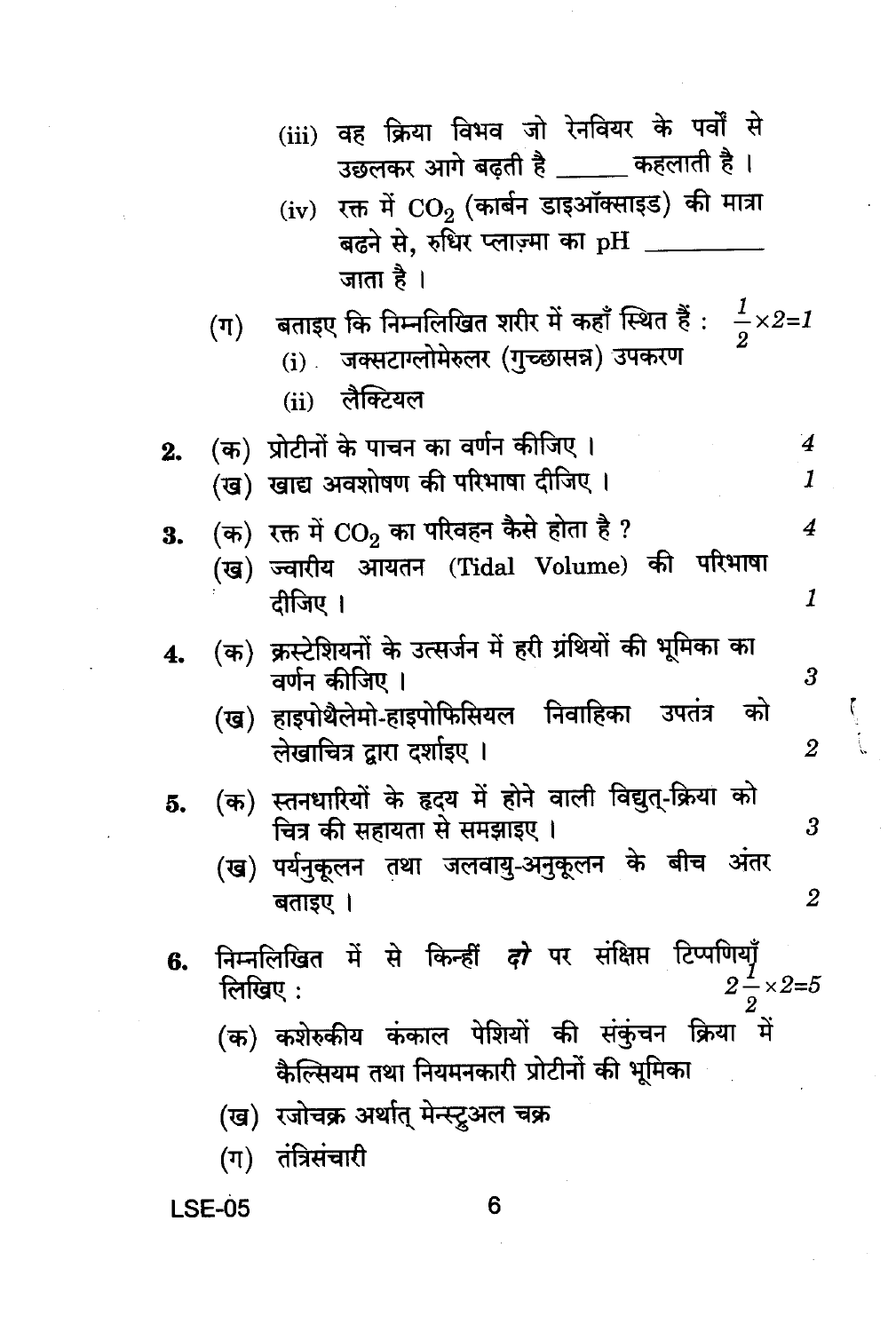#### भाग II

# पादप शरीरक्रियाविज्ञान

- नोट : प्रश्न संख्या 7 अनिवार्य है । प्रश्न संख्या 8 से 12 में से किन्हीं चार प्रश्नों के उत्तर दीजिए । आवश्यकतानुसार चित्र भी बनाइए ।
- रिक्त स्थानों की पूर्ति कीजिए (किन्हीं *पाँच* भागों का उत्तर 7. दीजिए):  $1\times 5=5$ 
	- कोशिका भित्तियाँ, अंतराकोशिकीय अवकाशों और दारु  $(i)$ की अजीवित कोशिकाओं से जल के अभिगमन को \_\_\_\_\_\_\_ पथ कहा जाता है ।
	- $(ii)$ आयन क्लोरोफिल अण का एक संघटक है ।
	- पुष्प-प्रेरण के लिए दिए गए शीत उपचार को  $(iii)$ कहते हैं ।
	- ्राः पक संश्लेषित ऑक्सिन है ।  $(iv)$
	- \_\_\_\_\_\_\_ नाइट्रोजिनेस की O<sub>9</sub> से रक्षा करता है और  $(v)$ साथ ही ऑक्सीजन के भण्डार के रूप में कार्य करता है ।
	- \_\_\_\_\_\_\_\_\_\_ पादप में सभी ओर फैली हुई  $(vi)$ सेलुलोस की पाइपलाइनें हैं।
	- \_\_\_\_\_\_\_ के प्रति अनुक्रिया के फलस्वरूप पादप जड़ों  $(vii)$ में ऐल्कोहॉल डिहाइडोजेनेस का संश्लेषण करते हैं।
- (क) दारु तथा पोषवाह ऊतकों की संरचना तथा प्रकार्यों की 8. तलना कीजिए ।
	- (ख) वायमंडलीय नाइटोजन का स्थिरीकरण करने में सक्षम दो जीवों का नाम लिखिए ।

**LSE-05** 

P.T.O.

4

1

 $\overline{7}$